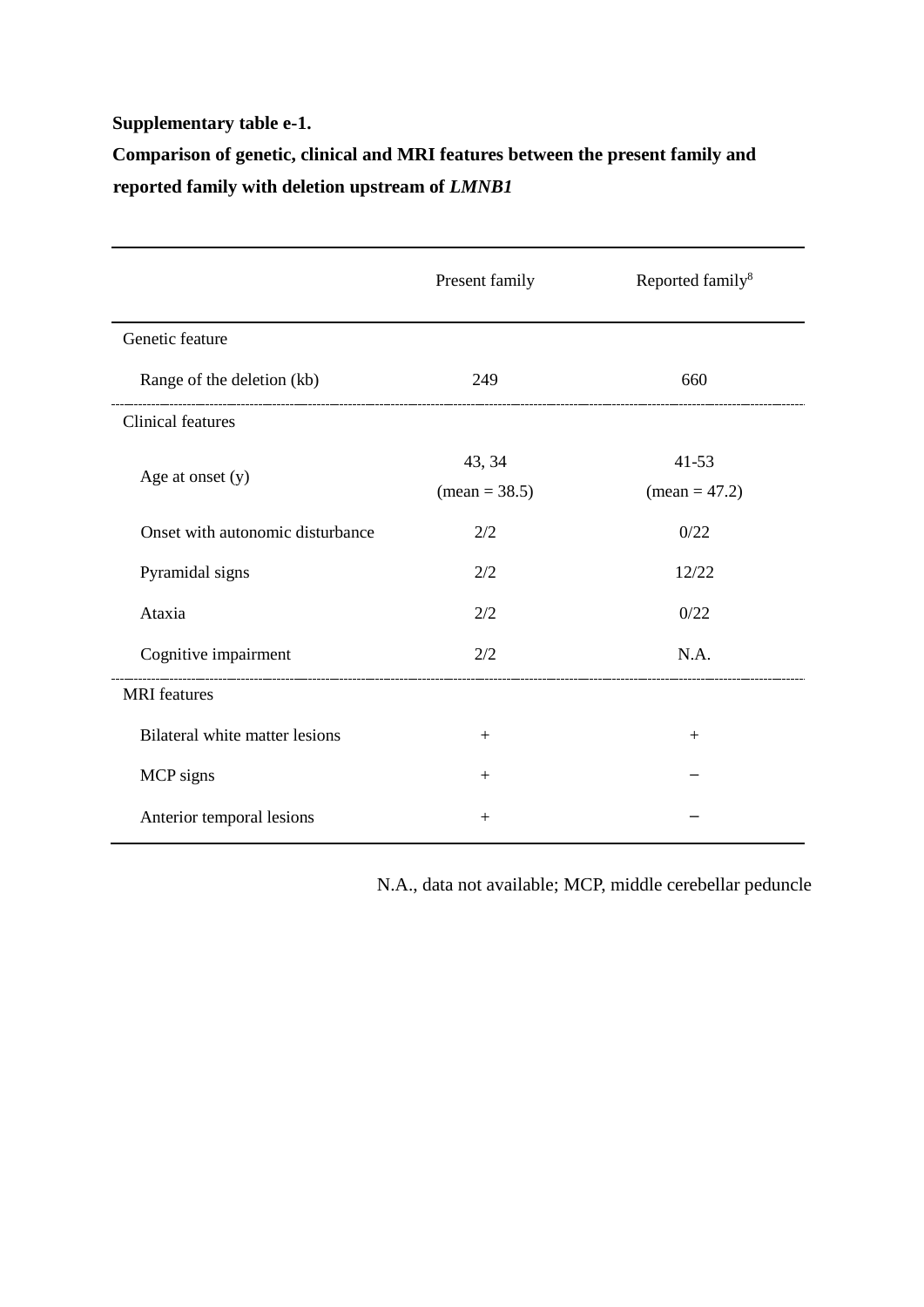### **Supplementary figure e-1**

Pedigree I







Patient 2







Patient 5 Patient 6

## **Figure legend. Family trees of** *LMNB1***-related ADLD patients in this study.**

Square indicate male, and circles indicate female. Black symbols indicate affected individuals. Asterisks indicate subjects whose blood samples were examined for genetic analysis. Number under the symbols indicates present age. Number in parenthesis indicate age at death.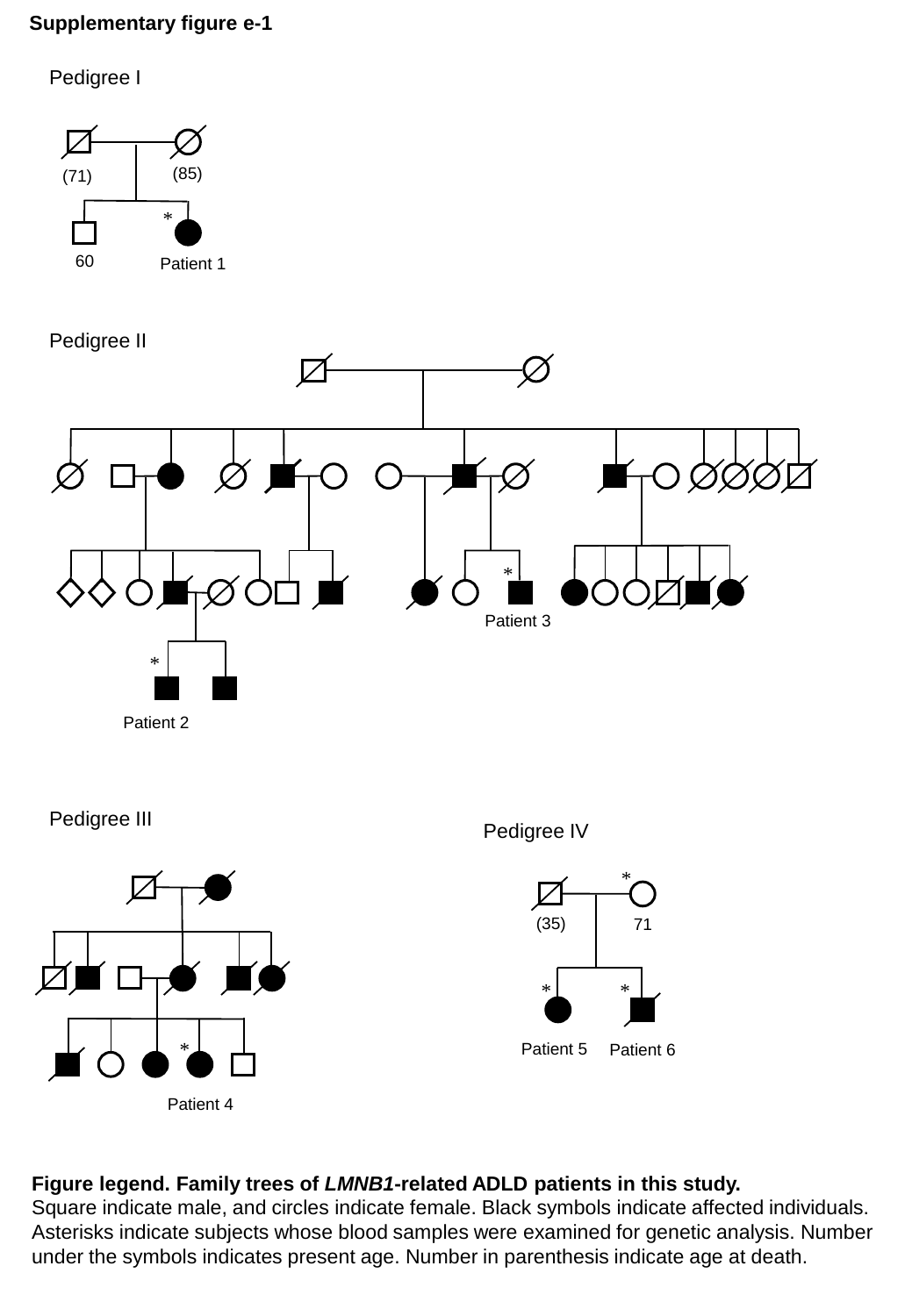**Supplementary figure e-2**



**Figure legend. MRI findings of** *LMNB1***-related ADLD patients.**

**(A)** Findings of MRI with T1WI (*left panel*), FLAIR (*middle panel*), and DWI (*right panel*) of *patient 2* with *LMNB1* duplication at age of 57 years.

**(B)** Findings of MRI with T1WI (*left panel*), FLAIR (*middle panel*), and DWI (*right panel*) of *patient 4* with *LMNB1* duplication at age of 70 years.

**(C)** Findings of MRI with T1WI (*left panel*), FLAIR (*middle panel*), and DWI (*right panel*) of *patient 6* with upstream deletion of *LMNB1* at age of 42 years.